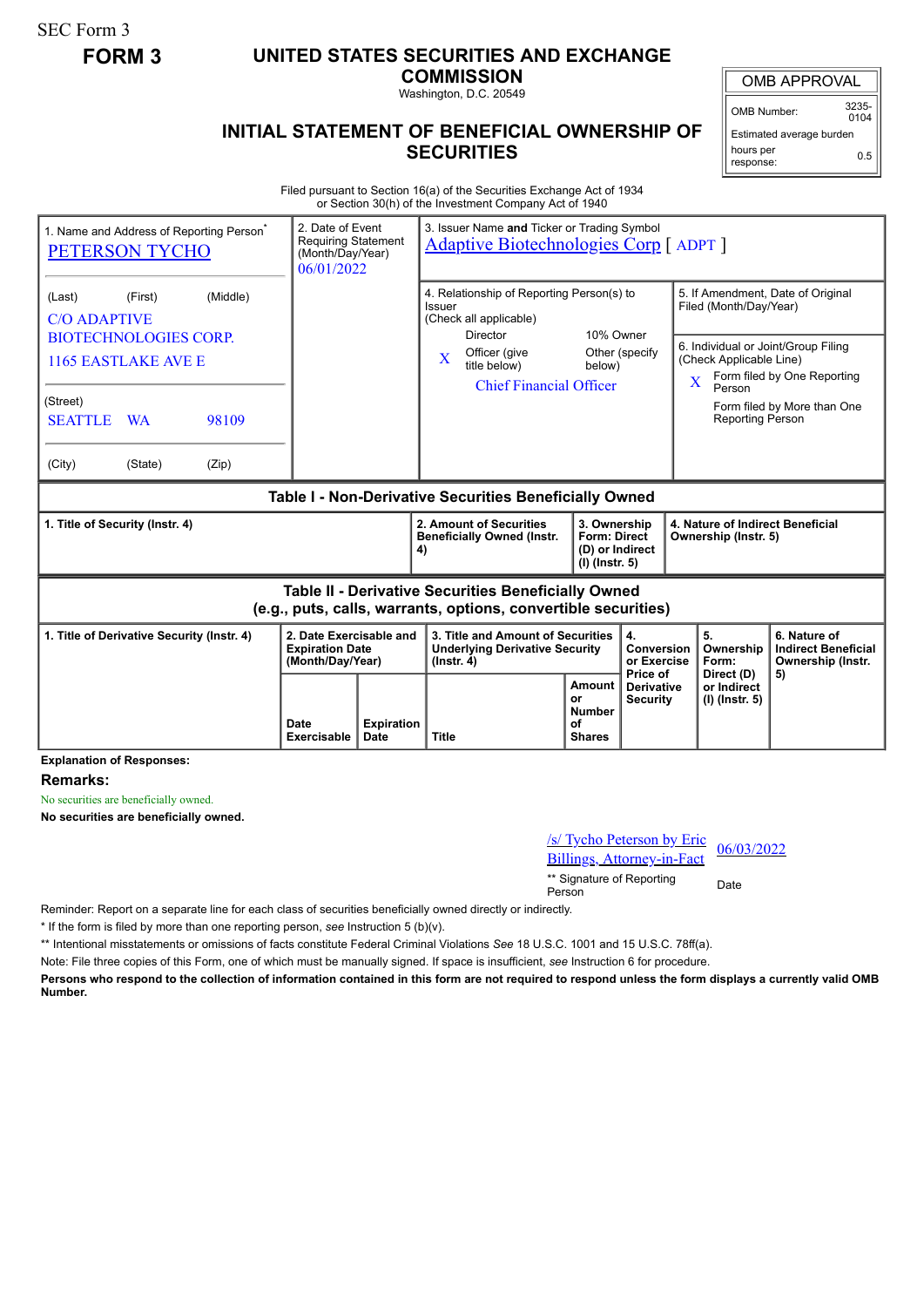## ADAPTIVE BIOTECHNOLOGIES CORPORATION

LIMITED POWER OF ATTORNEY FOR SECTION 16(a) REPORTING

KNOW ALL PERSONS BY THESE PRESENTS, that the undersigned hereby makes, constitutes and appoints Stacy Taylor, Kyle Piskel, and Eric Billings as the undersigned's true and lawful attorney-in-fact (the "Attorney-in-Fact"), with full power of substitution and resubstitution, each with the power to act alone for the undersigned and in the undersigned's name, place and stead, in any and all capacities to:

1. Prepare, execute, deliver and file with the United States Securities and Exchange Commission, any national securities exchange and Adaptive Biotechnologies Corporation (the "Company") any and all reports (including any amendment thereto) of the undersigned required or considered advisable under Section 16(a) of the Exchange Act, and the rules and regulations thereunder, with respect to the equity securities of the Company, including Form 3 (Initial Statement of Beneficial Ownership of Securities), Form 4 (Statement of Changes in Beneficial Ownership), and Form 5 (Annual Statement of Changes in Beneficial Ownership); and

2. Seek or obtain, as the undersigned's representative and on the undersigned's behalf, information on transactions in the Company's equity securities from any third party, including the Company, brokers, dealers, employee benefit plan administrators and trustees, and the undersigned hereby authorizes any such third party to release any such information to the Attorneyin-Fact.

The undersigned acknowledges that:

1. This Limited Power of Attorney authorizes, but does not require, the Attorney-in-Fact to act at his or her discretion on information provided to such Attorney-in-Fact without independent verification of such information;

2. Any documents prepared and/or executed by the Attorney-in-Fact on behalf of the undersigned pursuant to this Limited Power of Attorney will be in such form and will contain such information as the Attorney-in-Fact, in his or her discretion, deems necessary or desirable;

3. Neither the Company nor the Attorney-in-Fact assumes any liability for the undersigned's responsibility to comply with the requirements of Section 16 of the Exchange Act, any liability of the undersigned for any failure to comply with such requirements, or any liability of the undersigned for disgorgement of profits under Section 16(b) of the Exchange Act; and

4. This Limited Power of Attorney does not relieve the undersigned from responsibility for compliance with the undersigned's obligations under Section 16 of the Exchange Act, including, without, limitation, the reporting requirements under Section 16(a) of the Exchange Act.

The undersigned hereby grants to the Attorney-in-Fact full power and authority to do and perform each and every act and thing requisite, necessary or convenient to be done in connection with the foregoing, as fully, to all intents and purposes, as the undersigned might or could do in person, hereby ratifying and confirming all that the Attorney-in-Fact, or his or her substitute or substitutes, shall lawfully do or cause to be done by authority of this Limited Power of Attorney.

This Limited Power of Attorney shall remain in full force and effect until the undersigned is no longer required to file Forms 3, 4 or 5 with respect to the undersigned's holdings of and transactions in equity securities of the Company, and shall only be revoked upon the earliest of (i) revocation by the undersigned in a signed writing delivered to the Attorney-in-Fact or to the Secretary of the Company, (ii) termination of the undersigned's service as an employee or director (as applicable) of the Company, (iii) termination of the Attorney-in-Fact's service as an officer or other employee of the Company, or (iv) execution of a subsequent power of attorney by the undersigned which specifically provides for the revocation of any prior power of attorney regarding reporting requirements under Section 16(a) of the Exchange Act .

This Limited Power of Attorney shall be governed and construed in accordance the laws of the State of Washington without regard to the laws that might